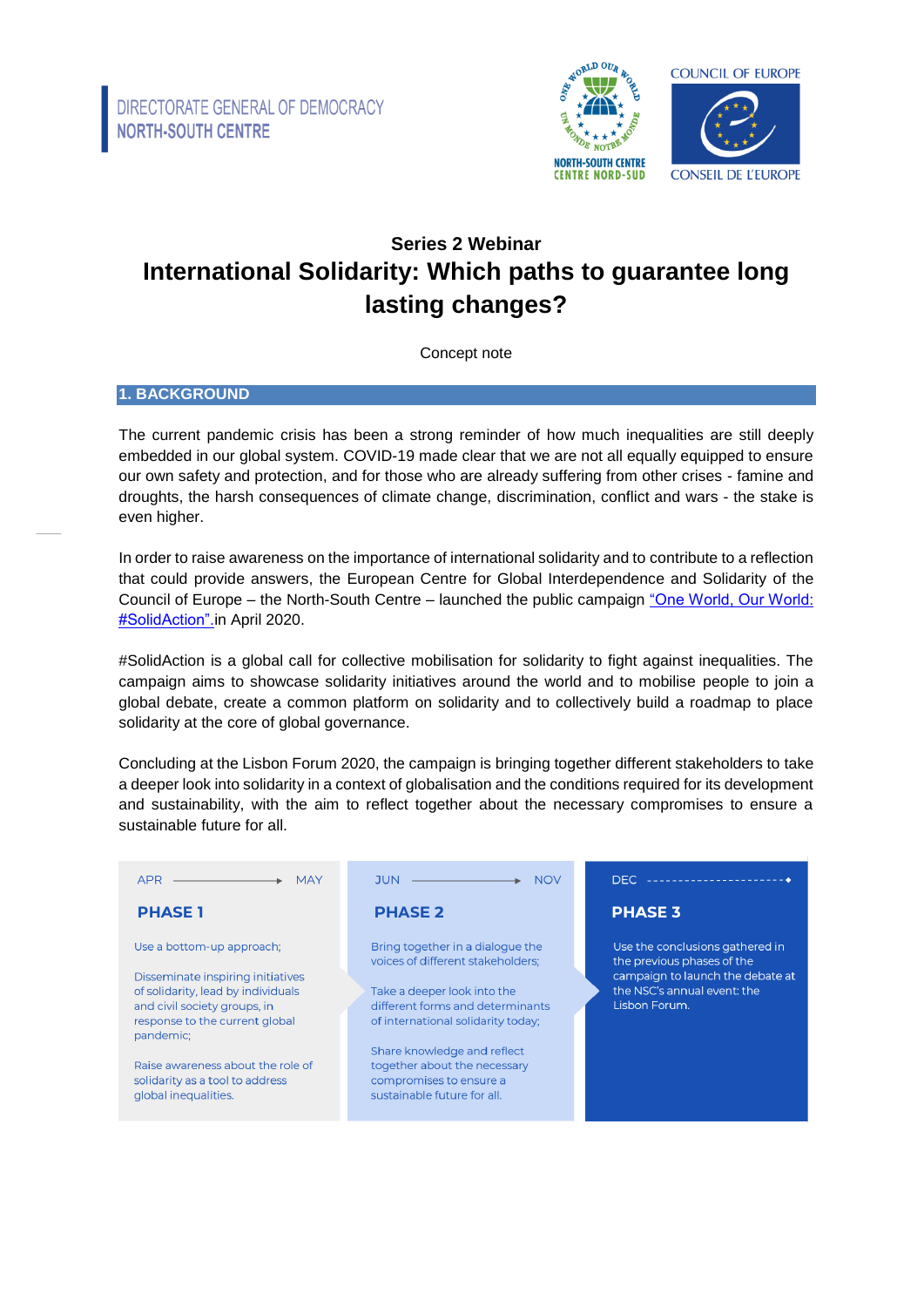Central to the #SolidAction campaign is the understanding that one powerful way to ensure international solidarity is to develop resilient and critical societies of self-motivated and well-informed citizens; reason why this second series' webinar will merge with another flagship initiative of the North-South Centre: the [Global Education Week.](https://www.coe.int/en/web/north-south-centre/the-global-education-week) The webinar will be one of the multitude of activities that the North-South Centre and the [Global Education Network](https://www.coe.int/en/web/north-south-centre/contact-list-gew-coordinators) promote from the 16 to the 22 of November to valorise global education and global citizenship education.

## **2. OBJECTIVES**

The webinar will look into different vectors through which social movements for equality and environment protection are expressing themselves today, with particular attention to the role of global education, media and culture as amplifiers of the voices for international solidarity in the world.

The aim is to open a discussion about different vectors enhancing solidarity, from its local to global aspect.

- To raise awareness about the importance of international solidarity as a matter of long-term vision to provide solutions for current and future crisis.
- To mobilise people worldwide from all sectors to join a global debate and create a common platform on solidarity that considers the diversity of realities, needs and perspectives.
- To exchange good practices, inspiring examples and very practical gestures of solidarity.
- To collect ideas and proposals to feed the annual [Lisbon Forum](https://www.coe.int/en/web/north-south-centre/solidaction-campaign) tipping point of the ·SolidAction campaign - to collectively build a roadmap to place solidarity at the core of global governance

# **3. FORMAT**

The webinar will be an informal discussion, gathering the insights of three experts that will share live their responses to the following questions:

Guiding questions:

- 1. From local to global: the expression/impact of international solidarity
- 2. How can we strengthen and better support movements of citizens' global solidarity amidst populist, xenophobic and hate speech?
- 3. How can global citizenship education foster international solidarity?

## **4. DRAFT PROGRAMME**

A moderated panel discussion accompanied by Q&A from the public with the following structure:

- $-$  Kick off by the moderator 1'
- Introduction/contextualization #SolidAction and Global Education Week 5'
- Round of presentations for the three speakers 10'
- Open debate including some questions from the audience 50'
- Closing of the session 4'

Estimated time in total: 1h30

#### Moderator:

Ms Catherine Burton, Council of Europe Directorate of Communication